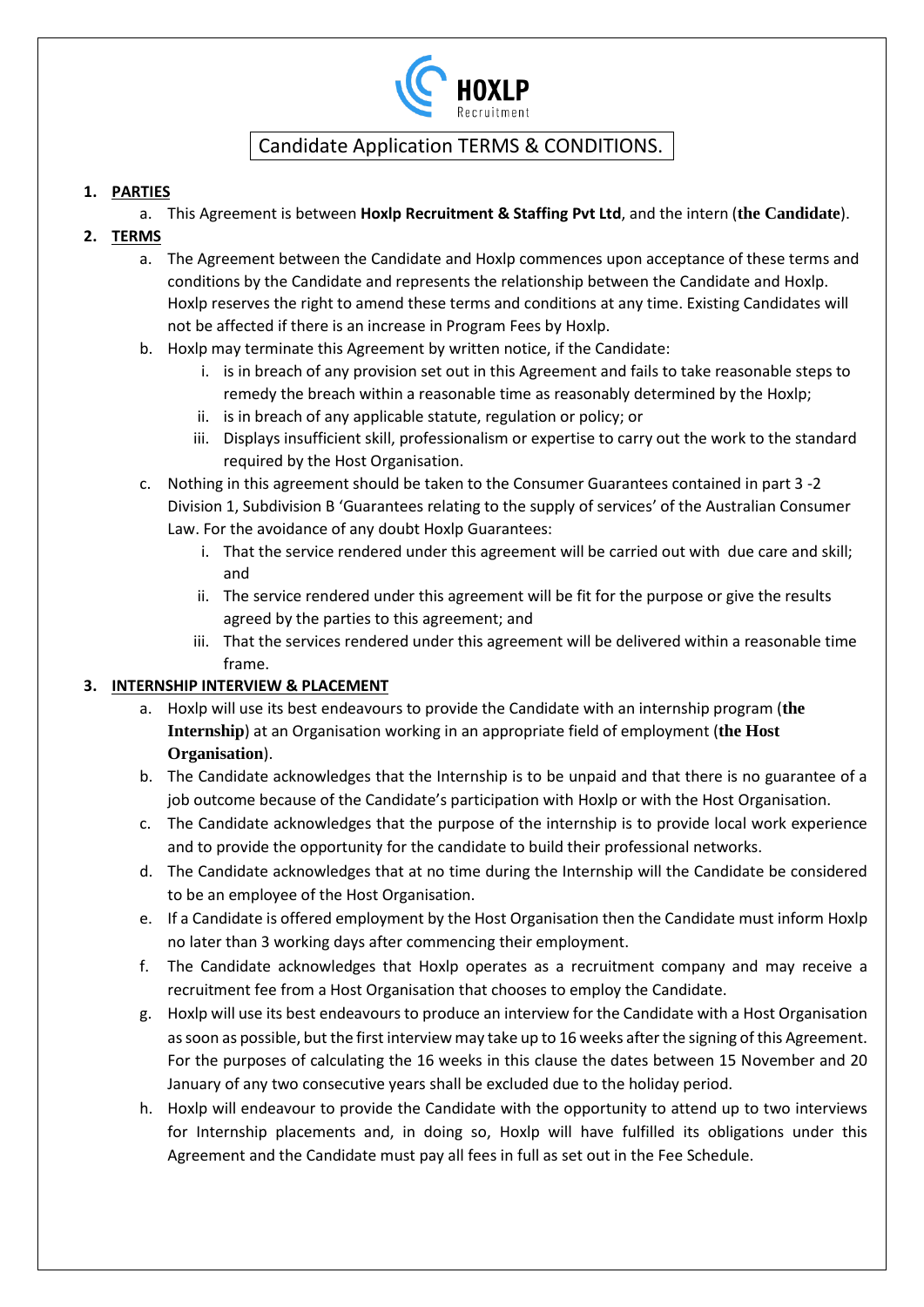

- i. The Candidate acknowledges that the Host Organisation is responsible for the conduct of the interview process and that it is the sole responsibility of the Candidate and their performance in the interview that will lead to an Internship placement with the Host Organisation**.**
- j. The Candidate acknowledges that there is no guarantee by Hoxlp of a successful interview or internship placement.
- k. The name of the relevant Host Organisation to whom the Candidate is referred will only be disclosed to the Candidate after full payment has been made to Hoxlp. Candidate then will be made available to host Organisation(s) for interviews.
- l. The Candidate must not at any time make unsolicited contact with the Host Organisations.
- m. The Candidate will use their best efforts in the preparation and performance in the interview with the Host Organisation.
- n. The duration of the Internship is between 4 weeks to 24 weeks and is either part time or full time, depending on what is agreed between Hoxlp (The Host) and the Candidate.
- o. The type of work to be undertaken by the Candidate during the Internship and the hours of work is to be determined by the Host Organisation.
- p. Candidates are not allowed to reject a placement offer made by Hoxlp or leave their placement after starting an Internship, without permission from both the Host Organisation and Hoxlp, for any of the following reasons:
	- i. Size of the Host Organisation.
	- ii. Number of employees at the Host Organisation.
	- iii. Commuting distance to the Host Organisation from the Candidate's accommodation.
	- iv. International profile of the Host Organisation.
	- v. Change of the Candidate's preferences after application.
	- vi. Changes in the hours of the Internship.
	- vii. Personal issues or relationships with other staff members or supervisors at the Host Organisation.
	- viii. Level of supervision offered at the Host Organisation, noting that every company has differing training and supervision policies.
	- ix. Level of responsibility and tasks allocated in the Internship, noting that this is ultimately determined by the Host Organisation and is dependent on the qualifications, experience and performance of the Candidate. However, Host Organisations are obligated to allocate tasks to Interns which are related to that Interns field of study and developing skill set.

### **4. FEES**

- a. The fee(s) payable by the Candidate to Hoxlp for the Internship placement are set out in the online Registration Agreement and the Hoxlp standard fee schedule(s) attached.
- b. All fees must be paid by the Candidate in accordance with the due dates agreed and if applicable as identified in any payment plan agreed between the Candidate and Hoxlp.
- c. Candidates may choose to enter a direct debit arrangement with Hoxlp or otherwise must pay all fees in full upon notification from Hoxlp of receiving an Internship Placement.
- d. Whether any fee or part thereof is refundable is indicated in the fee schedule(s) attached.
- e. A Cancellation Fee is payable if the Candidate terminates this agreement after being provided with the opportunity to attend at least one Interview.
- f. The Candidate acknowledges that any delay in the payment of fees may result in the Internship being delayed.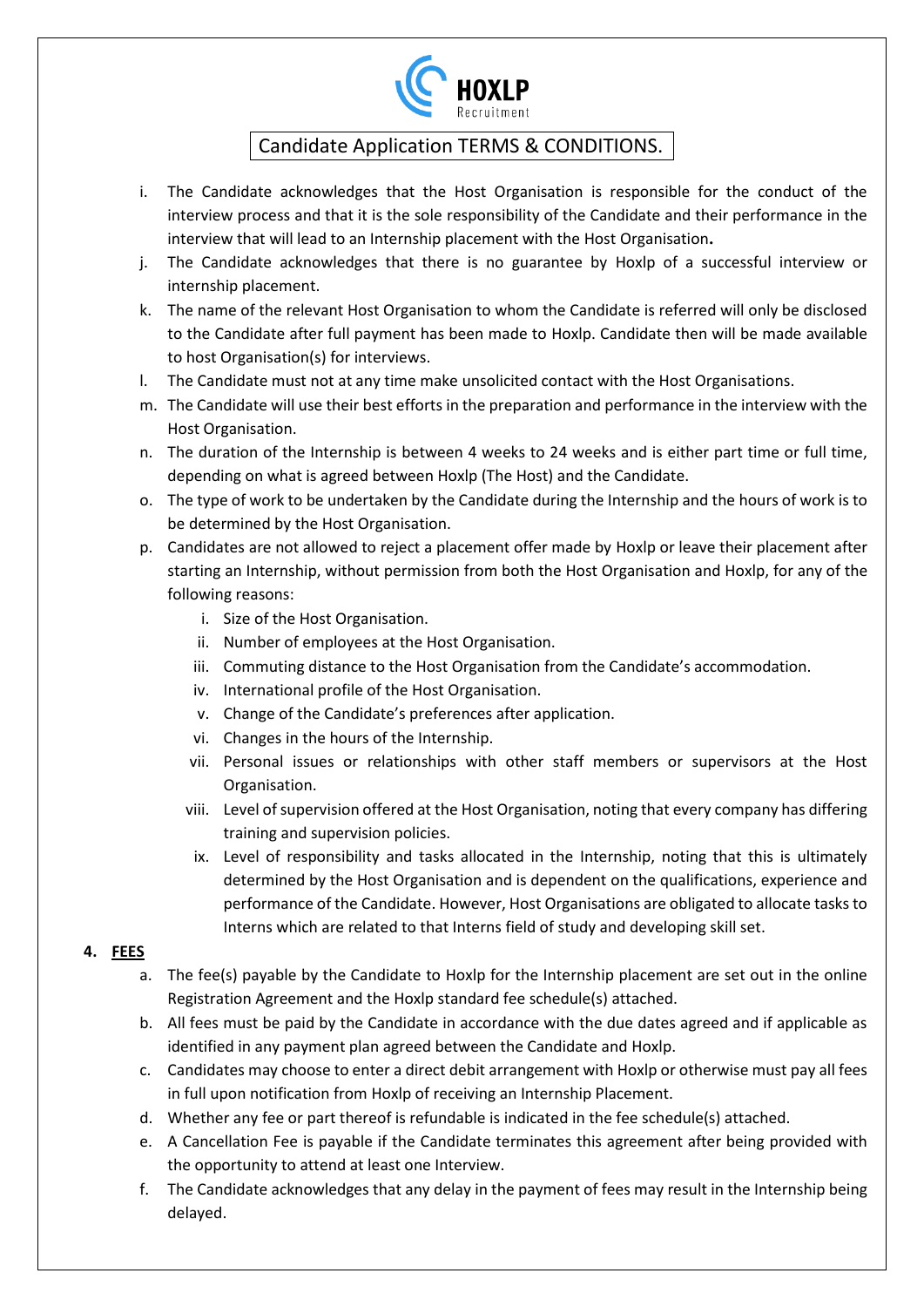

- g. The Candidate acknowledges that any change in the Candidate's situation, for example, change of mind; finding a holiday job; health issues; leaving the country or any other issues; or failure to attend interviews or training, may result in the termination of this Agreement and that any fees paid will not be refunded subject to clause 2(c) above.
- h. Should the Candidate cancel the Interview or Internship on or after the Interview or Internship has been accepted by the Candidate, Hoxlp will be entitled to retain all payments made by the Candidate.
- i. In the event that the Candidate postpones their Internship prior to its confirmation, the Candidate is not eligible for a refund of any monies paid.
- j. If the Candidate pay fees by direct debit through a third party company, the Candidate agrees to comply with all of the terms and conditions of the third party, including that on the due date of any amount payable under this Agreement, the Candidate will authorize the third party will debit the amount due from the account duly nominated by the Candidate (**the Designated Account**) and should there be insufficient funds in the Designated Account the Candidate agrees to pay all amounts due and with the full amount of any deficiency to be immediately due and payable by the Candidate.
- k. Any request for refund must be made in writing to be eligible for a refund. A pro-rata refund of fees and charges paid may be granted if a participant withdraws for reasons of exceptional circumstances and at the discretion of Hoxlp CEO. Please refer to Hoxlp fees for any other charges for Hoxlp services.
- l. If the Candidate is required to complete a Migration Health Check the Candidate must pay the Migration Health Check Fee.

### **5. CANDIDATE OBLIGATIONS**

- a. The Candidate must respond to all correspondence from Hoxlp.
- b. The Candidate must attend all training on time as required by Hoxlp. If the Candidate fails to complete initial training to the satisfaction of Hoxlp then the Candidate may be required to complete additional training.
- c. The Candidate must attend all interviews at the pre-arranged time and geographical location organized by Hoxlp.
- d. The Candidate must attend the Host Organisation on all days required by the Host Organisation as part of the Internship.
- e. The Candidate must be available for a minimum of three days each week (on Mondays, Tuesdays, Wednesdays, Thursdays or Fridays) to attend the Internship.
- f. The Candidate must perform all the duties required by the Host Organisation to an acceptable standard and with all due care, skill and attention required.
- g. The Candidate must pay Hoxlp all fees required under this Agreement as they fall due.
- h. The Candidate must provide Hoxlp with all documents requested, including, but not limited to, their resume, current certificates of public liability and other insurance matters including those set out in this Agreement.
- i. The Candidate must attend all mock interviews arranged by Hoxlp.
- j. The Candidate acknowledges that a delay in the provision of documents under this clause may result in a delay in providing the Internship.
- k. The Candidate must at all times hold a valid visa and the responsibility for obtaining the necessary visa lies solely with the Candidate. The Candidate must at all times obey the laws of State/Country.
- l. The Candidate must at the request of Hoxlp complete the feedback survey upon completion of their internship.
- m. A breach by the candidate of the any of above conditions entitles hoxlp to terminate the Agreement.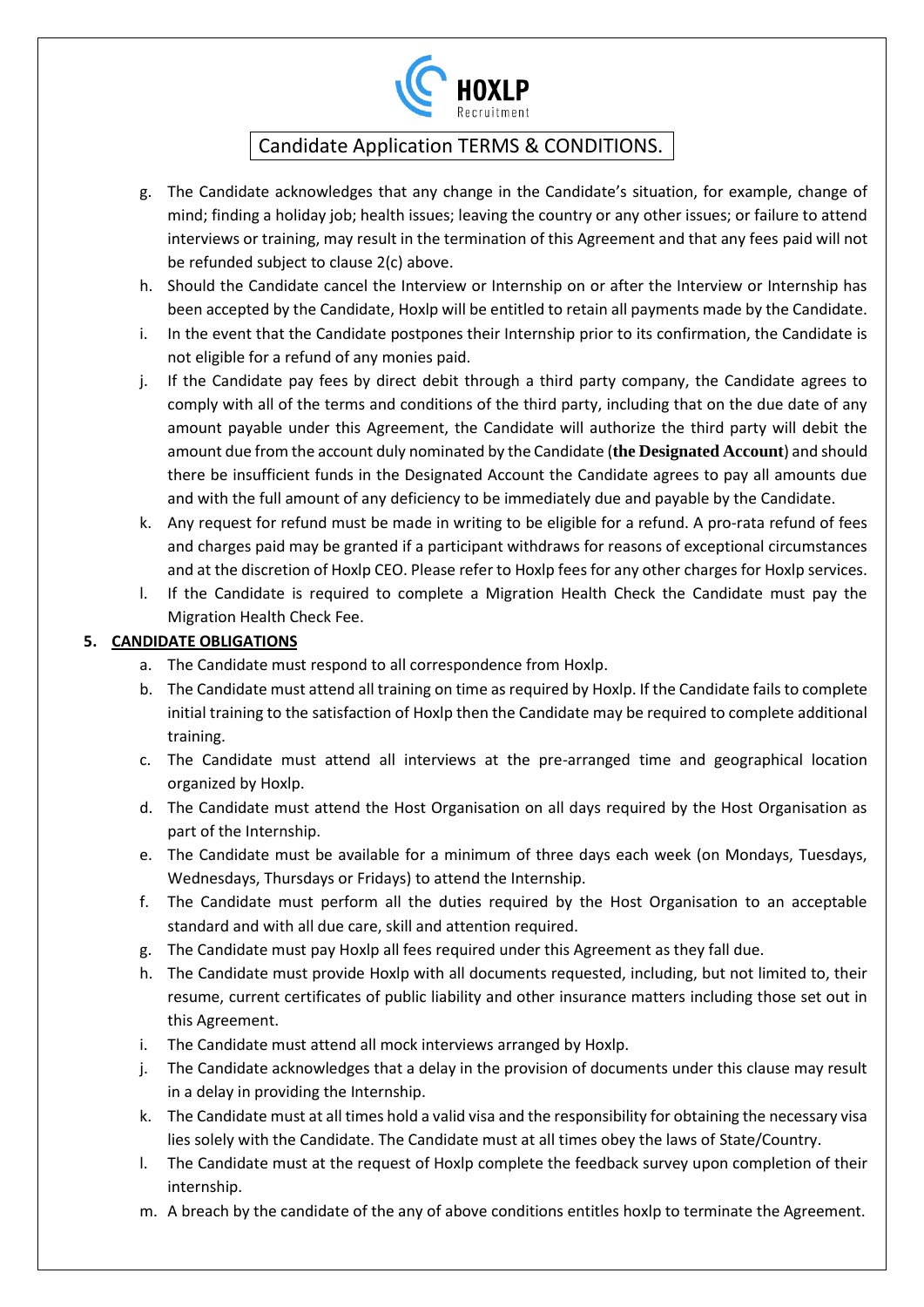

n. Any request to terminate this agreement or any notice purporting to terminate this agreement must be in writing.

### **6. TERMINATION**

In addition to any other provisions as set out in this Agreement or as permitted by law, Hoxlp may terminate this Agreement in the following circumstances:

- a. The Candidate fails to attend any day of the Internship as set out by the Host Organisation unless the Candidate has a valid medical certificate for the date of absence;
- b. The Candidate fails to pay any monies owing to Hoxlp within 14 days of the monies being due;
- c. The Candidate provides any false, misleading, disparaging information about Hoxlp or the Host Organisation;
- d. The Candidate fails to obtain the required insurances outlined in this Agreement within 14 days of signing this agreement;
- e. The Candidate withdraws from the Internship either explicitly or by inference;
- f. The candidate gets his/her internship terminated by the Host Organisation;
- g. The Candidate engages in inappropriate conduct which includes but is not limited to the following:
	- i. Failing to comply with lawful directions of HOXLP or the Host Organisation;
	- ii. Unprofessional or discourteous behaviour;
	- iii. Attending the Internship under the influence of drugs or alcohol;
	- iv. Failing to comply with the laws of State/Country.

In the event that this contract is terminated under the above provisions, no refund will be available to the Candidate. Subject to the clause 2(c) above.

### **7. INSURANCE**

- a. The Candidate agrees to take out any form of insurance required for the Internship by the Host Organisation or Hoxlp.
- b. Hoxlp is not liable for the upkeep of appropriate insurance by the Candidate while they undergo a trial period with a Host Organisation or while they undergo training and upskilling at a Registered Training Organisation.
- c. Upon the Candidate being referred to a Host Organisation and subsequently being hired in any capacity, Hoxlp is not liable for any claims, demands, charges or expenses incurred by the Candidate thereafter.
- d. A Candidate must obtain comprehensive medical, accident, travel and personal liability Insurance, which policy must insure the Candidate on an indemnity basis for death and personal injury, physical or mental illness, public liability for an amount regarding any one event of not less than \$2 million AUD, hospital cover and transportation to the Candidate's country of residence.
- e. The Candidate must provide evidence of all the above insurances to Hoxlp and the Host Organisation as required.

### **8. CONFIDENTIALITY AND NON-DISPARAGEMENT**

- a. Both parties agree to keep all confidential information expressed by a party (**Confidential Information**) confidential and to use such information only for the purposes of performance of their respective obligations under this Agreement.
- b. A party must:
	- i. not disclose any Confidential Information of the other party to anyone else except as permitted under this Agreement;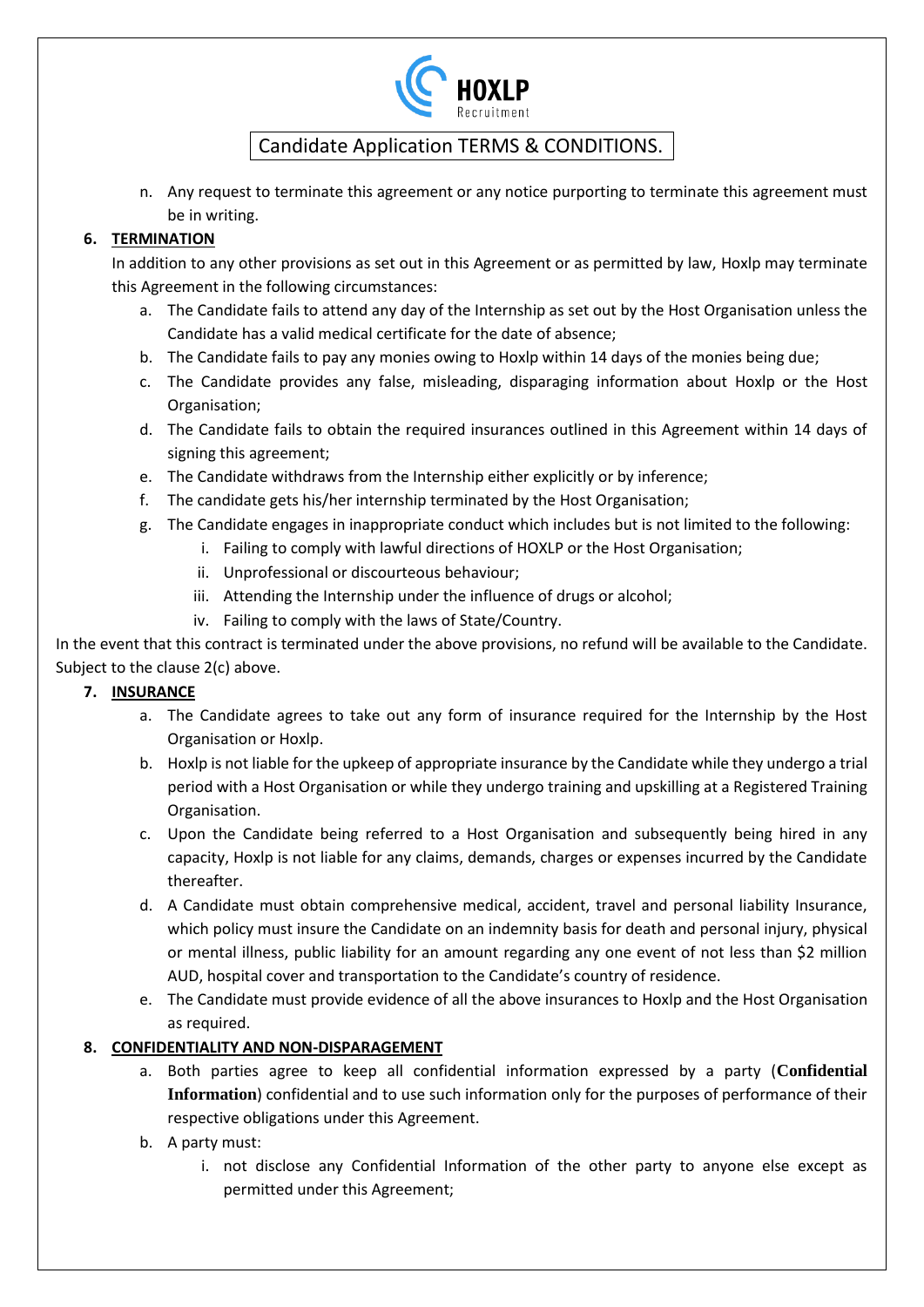

- ii. limit the disclosure of the Confidential Information within its own Organisation only to those of its officers and employees to whom such disclosure is strictly necessary for the purposes of this Agreement and who have been made aware of its confidential nature and have agreed to keep the information confidential in accordance with the terms of this clause; and
- iii. Not use the name of the other party in publicity releases, advertising or promotion of the party unless the other party has given its prior written consent (which shall not be unreasonably withheld).
- c. The obligations of confidentiality in paragraph (b) will not apply to information which:
	- i. is generally available in the public domain except where such availability is as a result of a breach of this Agreement;
	- ii. was known prior to the disclosure of the information by the other party; or
	- iii. Is required to be disclosed by an applicable law or court order.
- d. Notwithstanding anything else in this clause, Hoxlp may collect and hold personal information about the Candidate, that is, information that can identify the Candidate and is relevant to providing the Candidate with the services or products that the Candidate is seeking. This personal information may include details such as name, age, gender, contact information, products and services that the Candidate may be interested in or require more information about. If the Candidate purchases or requests products and services from Hoxlp, Hoxlp may also request the Candidate's preferences for receiving further marketing or promotional material.
- e. The obligations imposed under this clause will survive the termination of this Agreement.
- f. The parties agree that they will refrain from any disparagement or criticism of each other.

### **9. GOVERNING LAW**

This Agreement is governed by the laws of the State/Country in which (client and Candidate is functioning). The Parties submit to the exclusive jurisdiction of the courts of the State court and any courts which may hear appeals from those courts.

### **10. DISPUTE RESOLUTION**

- a. If a dispute arises between the parties in relation to this Agreement, the dispute must be dealt with in accordance with this clause.
- b. Any party claiming that a dispute exists must notify the other party to the dispute (**Second Party**) in writing of the nature of the dispute.
- c. If the dispute is not resolved by Agreement within five working days of the Second Party receiving the notice referred to in paragraph (b) above, either party may refer the matter to mediation conducted by a mediator agreed between the parties within a further five working days or failing Agreement within that period the dispute will be referred to the Resolution Institute for facilitation of a mediation in accordance with Resolution Institute's Mediation Rules. The costs of the mediator shall be borne equally between the disputing parties. The chosen mediator shall determine the procedures for the mediation. The chosen mediator will not have the power or authority to make any other determination in relation to the dispute.
- d. If the parties have not mediated a resolution of the dispute within 10 working days of the selection of a mediator, neither party shall be obliged to continue any attempt at mediation under this clause, and either party may then commence such legal proceedings as it thinks fit in relation to the dispute.
- e. In case of any dispute any one of the director will be present for the online (through video conferencing) hearing of the case.

### **11. INDEMNIFICATION**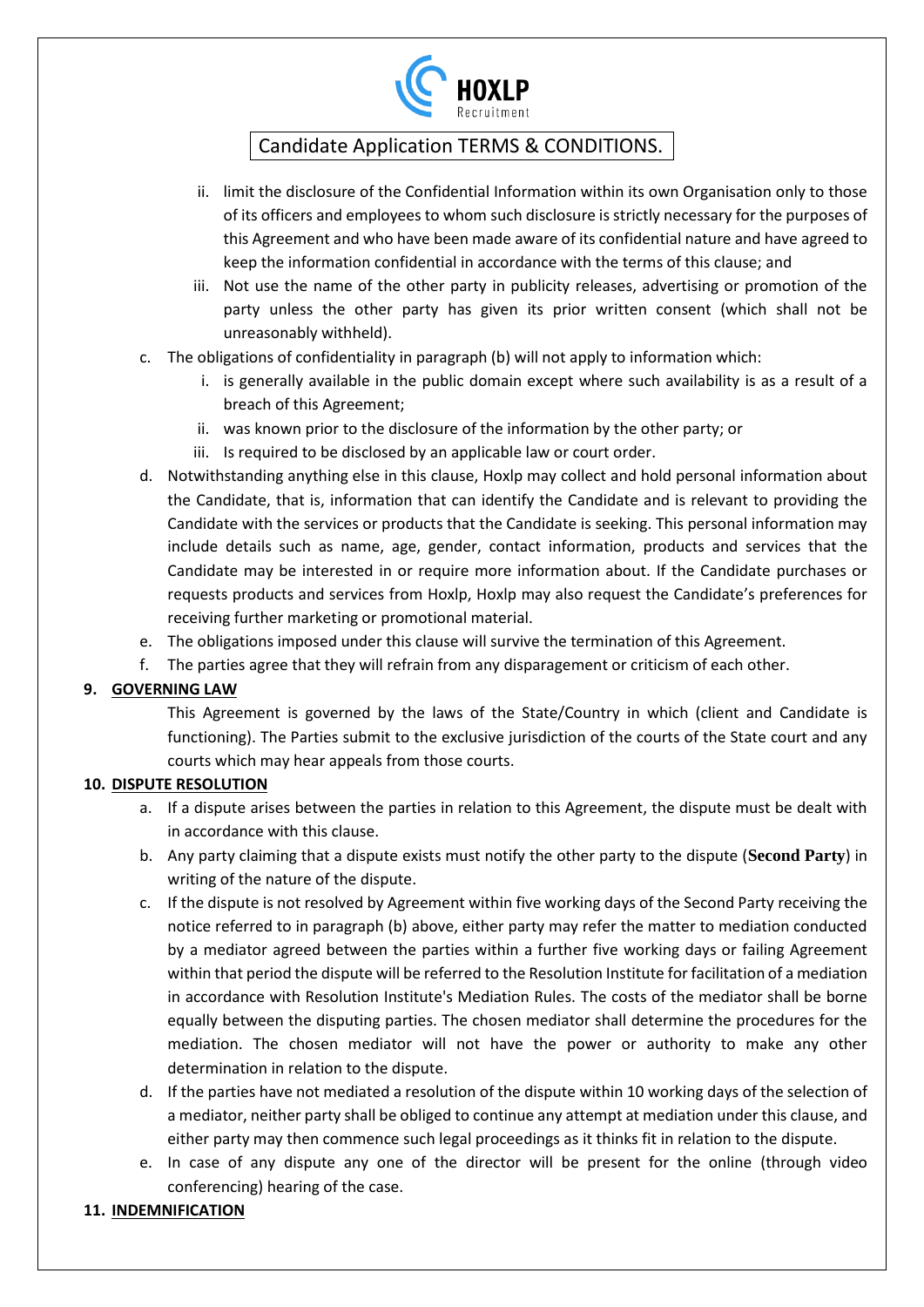

- a. To the extent allowed by law, the Candidate indemnifies HOXLP against all liability arising from any claims, demands, charges or expenses made against or incurred by HOXLP as a result of any breach by the Candidate of this Agreement or any negligent or will-full act or omission of the Candidate.
- b. To the extent allowed by law, the Candidate shall defend, indemnify, hold harmless and insure HOXLP from any and all damages expenses or liability resulting from or arising out of any negligence or misconduct on the Candidate's part, or from any breach or default of this Agreement which is caused or occasioned by the acts of the Candidate or failure by the Candidate to comply with the terms and conditions set forth in this Agreement and, without limitation, this indemnity given by the Candidate includes defending, indemnifying, holding harmless and insuring HOXLP from any and all damages expenses or liability resulting from or arising out of any claim made under the Employment and Work of the respective country.

#### **12. NOTICES**

Any notice to be given by any party to the other may be affected either by personal delivery in writing, or by mail, registered or certified, postage pre-paid with return receipt requested. Notices delivered personally shall be deemed communicated as of actual receipt and mailed notices shall be deemed communicated as of five (5) days after mailing. The Candidate agrees to keep the HOXLP informed as to their current mailing addresses, as well as telephone, email and mobile numbers.

#### **13. MISCELLANEOUS**

- a. **Entire Agreement:** This Agreement along with any annexure is an entire document and supersedes any and all other Agreements, either oral or in writing, between the parties hereto.
- b. **Amendment:** This Agreement may only be amended in writing.
- c. **Assignment:** A party will not assign or transfer all or any of its rights or obligations under this Agreement without the prior written consent of the other party.
- d. **Severance:** Any illegal or invalid provision of this Agreement will be severable and all other provisions will remain in full force and effect.
- e. **Waiver:** The failure of either party at any time to insist on performance of any provision of this Agreement is not a waiver of its right at any later time to insist on performance of that or any other provision of the Agreement.
- f. **No merger:** This Agreement shall not be terminated by the merger or consolidation of HOXLP into or with any other entity the schedule sets out the fees payable and which refunds – if any – might be available and under what circumstances.

# FEE SCHEDULE

#### **Fees:**

**Option 1:** \$300 initial upfront payment which includes administration fee which is **non-refundable** with subsequent payment of (Contract Value (minus) \$300) which can be paid on placement confirmation for a total fee of Contract Value. Alternatively, you may be eligible for a payment plan at the discretion of Hoxlp.

**Option 2:** If the candidate opt for full payment of contract value at the time of registration then he is eligible for 10% discount on the contract value i.e. (Amount to Pay = Contract Value – 10%) which includes \$300 that is nonrefundable.

*\*Training materials, mock interviews and coaching is included in Hoxlp fees.*